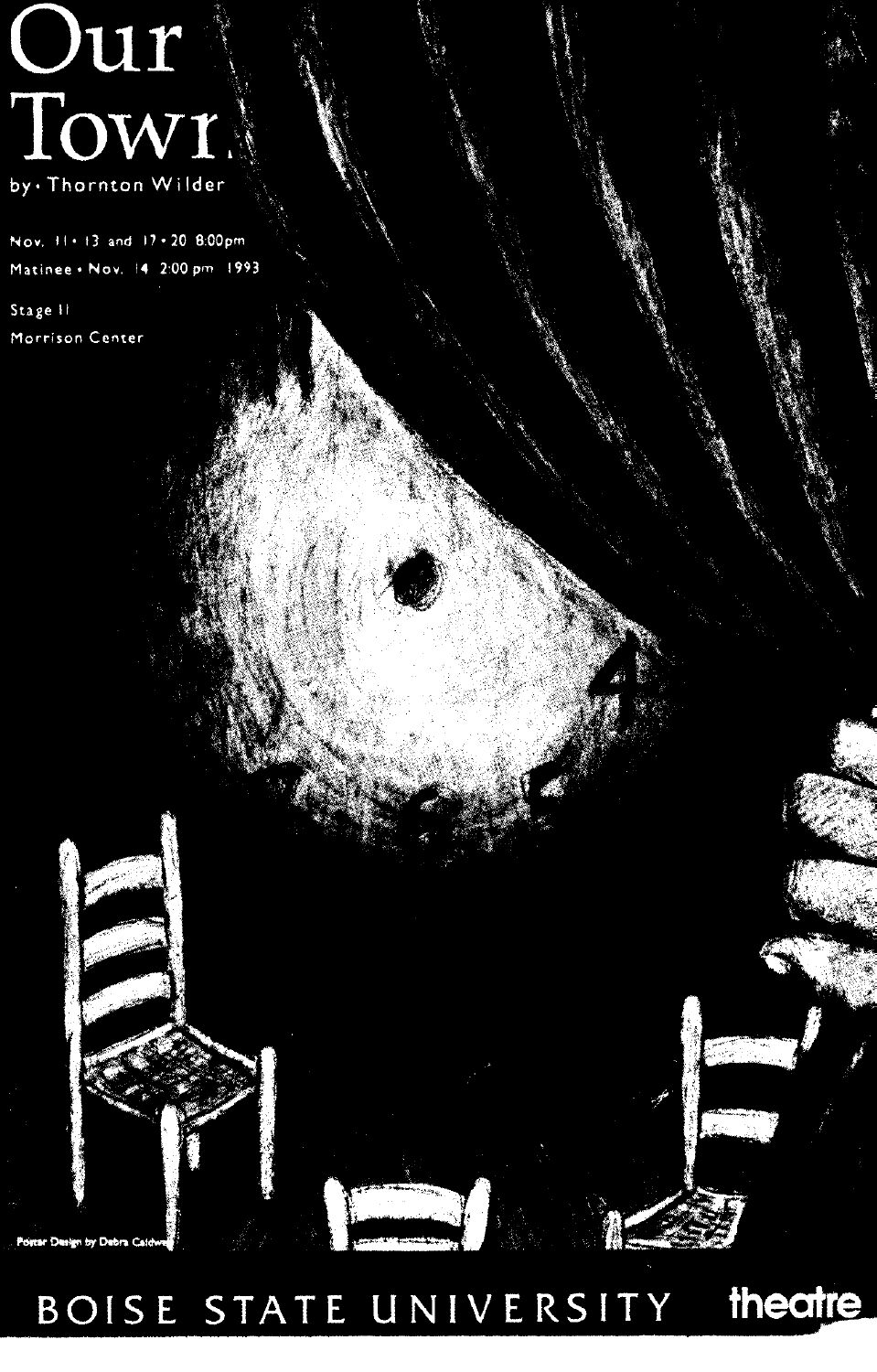*BSU THEATRE ARTS DEPARTMENT PRESENTS*  **OUR TOWN** 

### BY THORNTON WILDER

•Produced in cooperation with Samuel French, Inc.

*MORRISON CENTER, STAGE II NOV. JJ-13, 1993, 8:00PM NOV. 14, 1993, 2:00PM NOV. 17-20, 1993, 8:00PM* 

#### ACTS AND INTERMISSIONS The entire play takes place in Grover's Comers, New Hampshire.

ACTI The Daily Life May7, 1901

Intermission

ACT II Love and Marriage July 7, 1904

Intermission

ACT III Concerning the Eternal Summer, 1913 and Feb. 11, 1899

#### STAFF and CREWS

| Charles Lauterbach. |
|---------------------|
| Michael Baltzell    |
| Barbara Mason       |
| Dagny Haug          |
| .Dan Allers         |
|                     |
|                     |
| Eric Muller         |
|                     |
| .Toni Rayborn       |
|                     |
|                     |
| Marc Malone         |
|                     |
| .Kea Jordan         |
| Debra Caldwell      |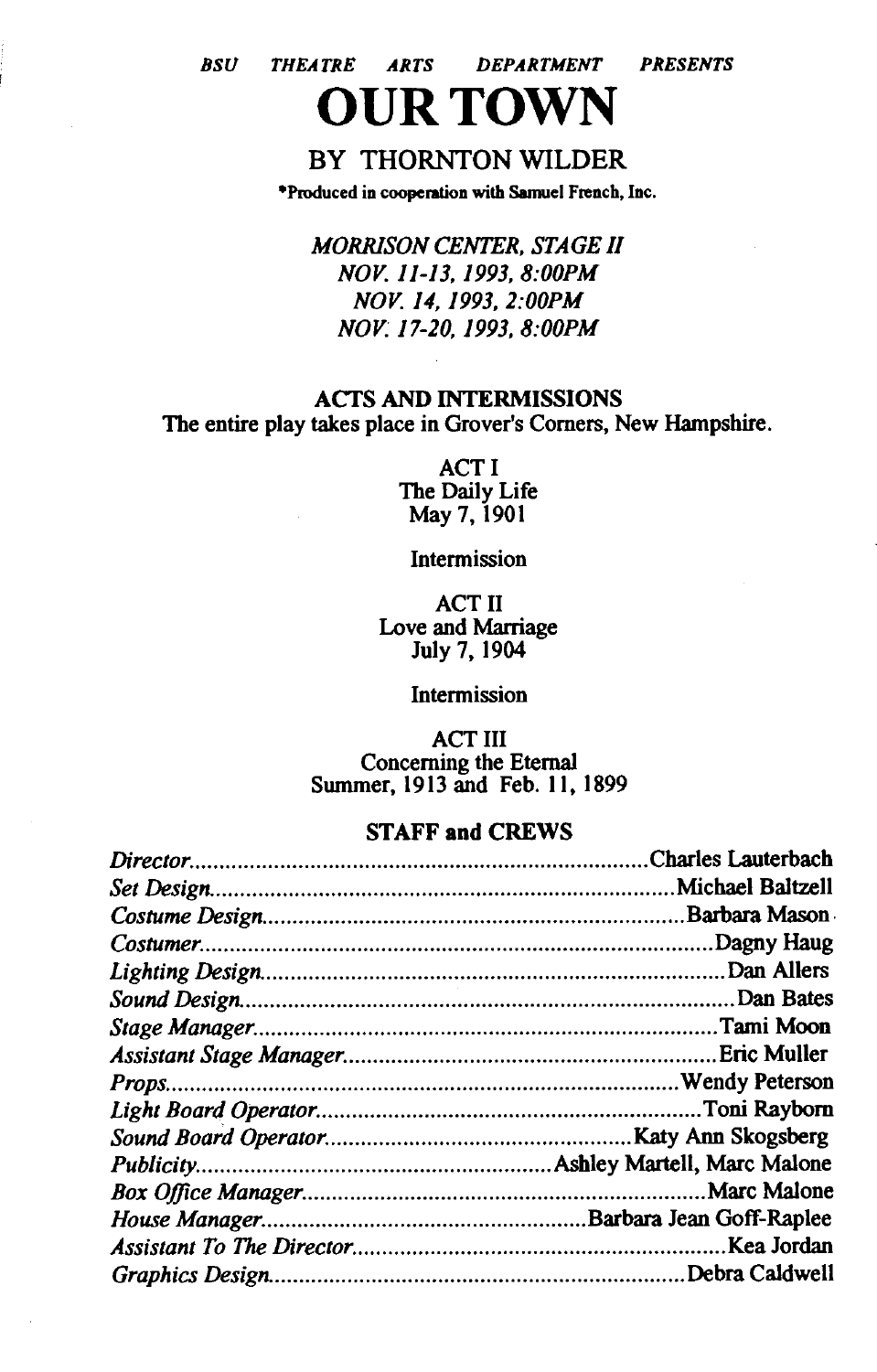| Baseball PlayersFlint Weisser, Dano Madden, Joe Bruce         |                                              |
|---------------------------------------------------------------|----------------------------------------------|
|                                                               |                                              |
|                                                               |                                              |
|                                                               |                                              |
|                                                               |                                              |
|                                                               |                                              |
|                                                               |                                              |
|                                                               | Joe Bruce                                    |
| Townspeople Of Grovers' CornersDano Madden, Kathleen McClure, |                                              |
|                                                               | Rebecca Graham, Joe Bruce, Kathleen McClane, |
|                                                               | Flint Weisser, Toni Marie Guffey,            |
|                                                               | Sarah Jorde, Travis Mantha, Sharrie Rose     |

#### AUTHOR'S NOTE

OUR TOWN is not offered as a picture of life in a New Hampshire village; or as a speculation about the conditions oflife after death (that element I merely took from Dante's *Purgatory).* It is an attempt to find a value above all price for the smallest events in our daily life. I have made the claim as preposterous as possible, for I have set the village against the largest dimensions of time and place. The recurrent words in this play (few have noticed it) are "hundreds", "thousands", and "millions." Emily's joys and griefs, her algebra lessons and her birthday presents--what are they when we consider all the billions of girls who have lived, who are living, and who will live? Each indiviual's assertion to an absolute reality can only be inner, very inner.

*THORNTON WILDER*